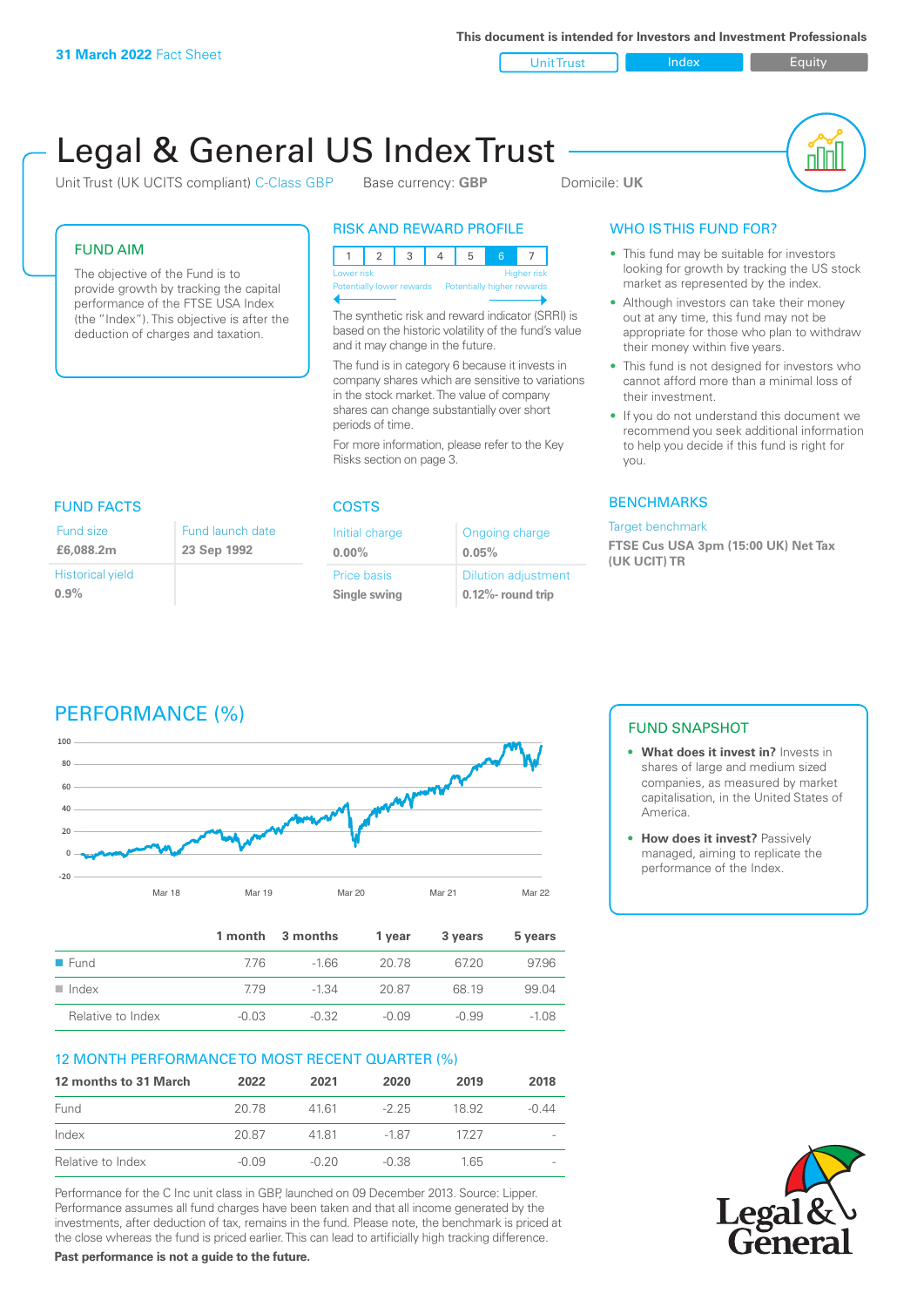### Legal & General US Index Trust

Unit Trust (UK UCITS compliant) C-Class GBP

### PORTFOLIO BREAKDOWN

All data sources are a combination of LGIM and the Fund Accountant unless otherwise stated. Totals may not sum to due to rounding. In order to minimise transaction costs, the Fund will not always own all the assets that constitute the index and on occasion it will own assets that are not in the index. The number of fund holdings can also differ from the index due to corporate events and proxy holdings.



#### SECTOR (%)

| ■ Technology               | 29.6 |
|----------------------------|------|
| ■ Consumer Discretionary   | 15.3 |
| ■ Health Care              | 12.9 |
| $\blacksquare$ Industrials | 11.9 |
| $\blacksquare$ Financials  | 10.9 |
| ■ Consumer Staples         | 5.2  |
| <b>Energy</b>              | 3.8  |
| ■ Real Estate              | 3.0  |
| $\blacksquare$ Utilities   | 2.9  |
| Telecommunications         | 2.8  |
| ■ Basic Materials          | 1.9  |

#### COUNTRY (%)

United States 100.0

#### MARKET CAPITALISATION (%) TOP 10 HOLDINGS (%)

| ■ Large              | 81.9 |
|----------------------|------|
| $\blacksquare$ Mid   | 18.1 |
| $\blacksquare$ Small | 0.0  |

■ Top 10 holdings 27.5% Rest of portfolio 72.5% No. of holdings in fund 622 No. of holdings in index 623

| Apple              | 67  |
|--------------------|-----|
| Microsoft          | 5.8 |
| Amazon.Com         | 3.5 |
| Tesla              | 22  |
| Alphabet A         | 2.1 |
| Alphabet C         | 19  |
| <b>NVIDIA</b>      | 1.6 |
| Meta Platforms A   | 1.3 |
| Unitedhealth Group | 12  |
| Johnson & Johnson  | 12  |
|                    |     |



The Index Fund Management team comprises 25 fund managers, supported by two analysts. Management oversight is provided by the Global Head of Index Funds. The team has average industry experience of 15 years, of which seven years has been at LGIM, and is focused on achieving the equally important objectives of close tracking and maximising returns.